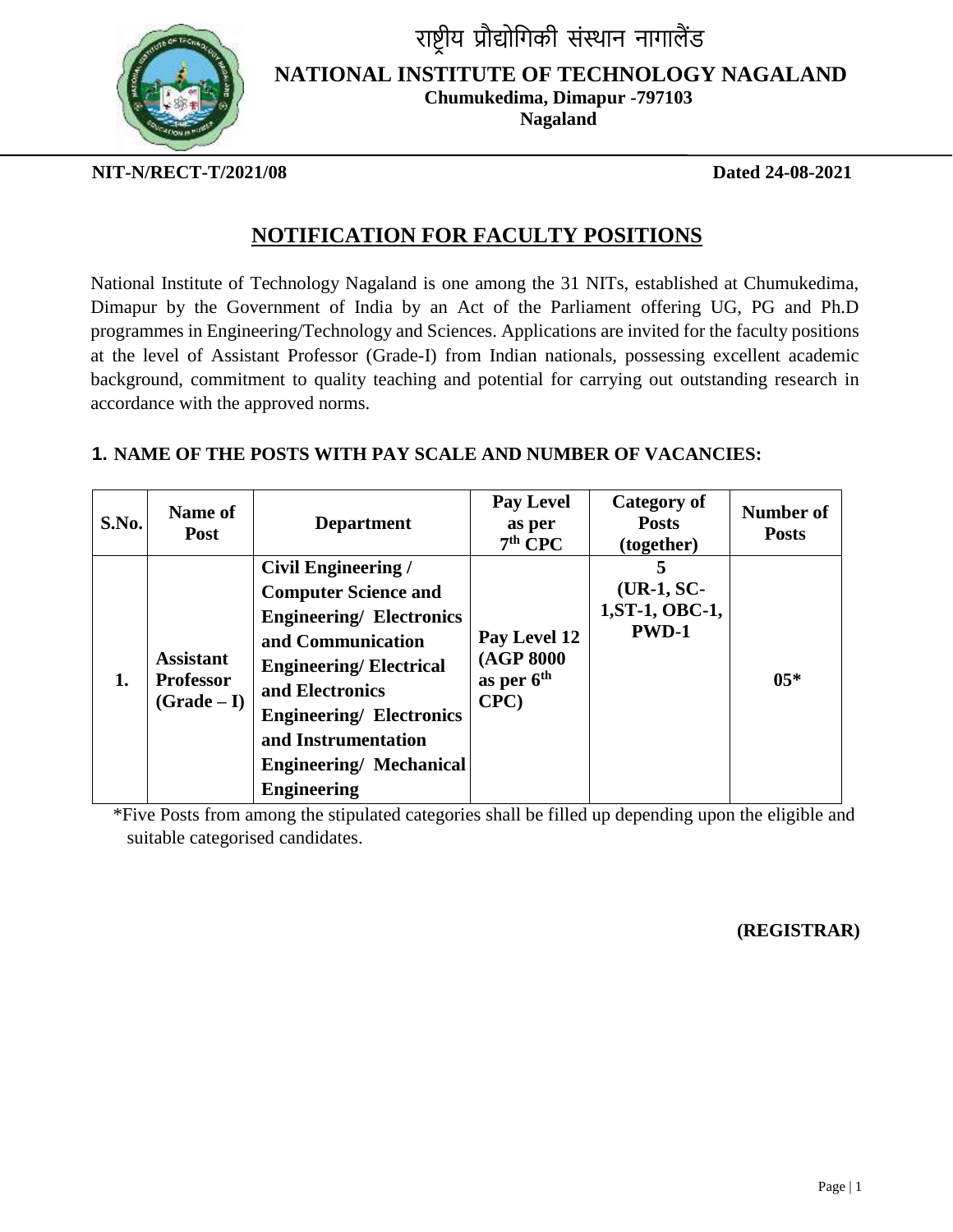## **2. DESIRED AREAS OF SPECIALIZATION IN THE DEPARTMENT CONCERNED:**

| Sl.No.         | <b>Department</b>                                 | <b>Areas of Specialization</b>                                                                                                                                      |  |  |
|----------------|---------------------------------------------------|---------------------------------------------------------------------------------------------------------------------------------------------------------------------|--|--|
| $\mathbf{1}$   | Civil Engineering                                 | <b>Environmental Engineering</b>                                                                                                                                    |  |  |
| $\overline{2}$ | <b>Computer Science and</b><br>Engineering        | Machine Learning, Data Analytics, Bioinformatics, Digital<br>Image Processing, Online Social Networks, Mobile adhoc<br>Networks, Wireless and mobile communication. |  |  |
| 3              | Electronics and<br>Communication<br>Engineering   | Microelectronics,<br>Digital<br>Image<br>Processing,<br>Speech<br>Processing, Nanotechnology                                                                        |  |  |
| $\overline{4}$ | <b>Electrical and Electronics</b><br>Engineering  | Smart Grid security, Off- grid renewal energy system, Power<br>system operation and control, IoT based Machine Condition<br>Monitoring                              |  |  |
| 5              | Electronics and<br>Instrumentation<br>Engineering | Instrumentation Engineering, Applied Electronics and VLSI                                                                                                           |  |  |
| 6              | <b>Mechanical Engineering</b>                     | Computer Integrated Manufacturing and Automation, Casting<br>and Optimization.                                                                                      |  |  |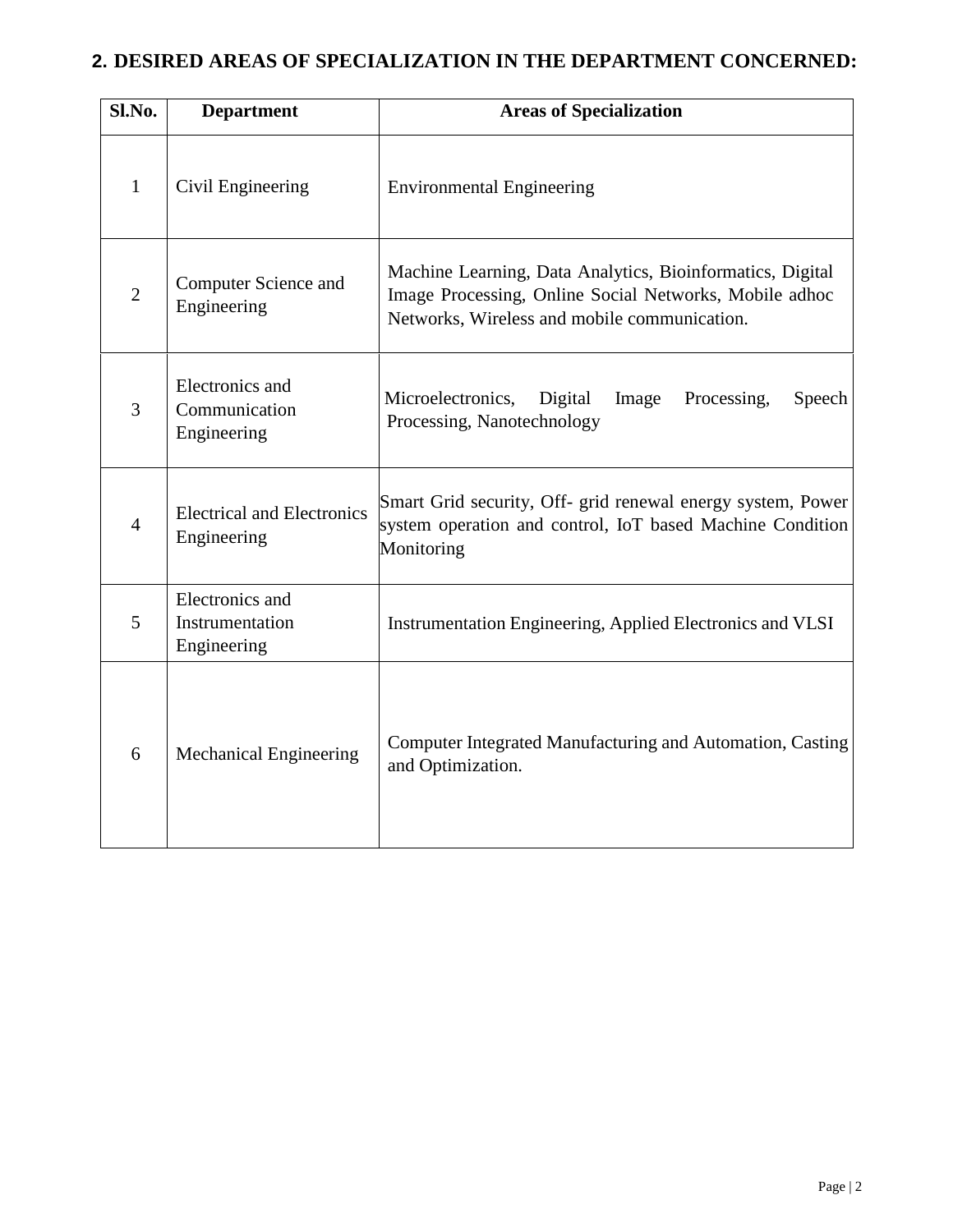## **3. ESSENTIAL/ DESIRABLE QUALIFICATIONS AND EXPERIENCE CRITERIA FOR THE ABOVE POST ARE AS UNDER**

As per Schedule 'E' (Note-1 (2) of Gazette Notification No. 651 New Delhi, July 24, 2017 of NIT (Amendment) Statutes, 2017, Regd. No.D.L.-33004/99 - **(ANNEXURE - B)** and other related MHRD notification

| <b>Designation, Pay Band and</b>                                                                                                                                           | <b>Pay Level</b>                               | <b>Qualifications / Experience</b>                                                                                                                                                                                                                                                                                                                                                                                      | <b>Cumulative</b>                                                                                 |
|----------------------------------------------------------------------------------------------------------------------------------------------------------------------------|------------------------------------------------|-------------------------------------------------------------------------------------------------------------------------------------------------------------------------------------------------------------------------------------------------------------------------------------------------------------------------------------------------------------------------------------------------------------------------|---------------------------------------------------------------------------------------------------|
| <b>Academic Grade Pay</b>                                                                                                                                                  | as per                                         |                                                                                                                                                                                                                                                                                                                                                                                                                         | <b>Essential</b>                                                                                  |
|                                                                                                                                                                            | $7th$ CPC                                      |                                                                                                                                                                                                                                                                                                                                                                                                                         | <b>Credit</b>                                                                                     |
| <b>Assistant Professor (Grade-I)</b><br>Pay Level 12 as per 7th CPC<br>allowances<br>with<br>along<br>admissible as per<br>Institute norms<br><b>Basic Pay: 1,01,500/-</b> | Pay Level 12<br>(AGP 8000 as<br>$per 6th$ CPC) | <b>Essential Qualification</b><br>1.B.E/B.Tech with M.E/<br>M. Tech $& Ph.D.$ in the<br>relevant or equivalent<br>discipline.<br>2.Ph.D in the relevant or<br>equivalent discipline<br>and first class in the<br>preceding degrees<br><b>Essential Requirement</b><br>3 years after Ph.D. or 6 years<br>total teaching and research<br>experience in<br>reputed<br>academic Institute / R&D<br>Labs / relevant Industry | 20<br>Cumulative<br>Essential Credit<br>Points as per<br><b>Recruitment Rules</b><br>(Annexure-I) |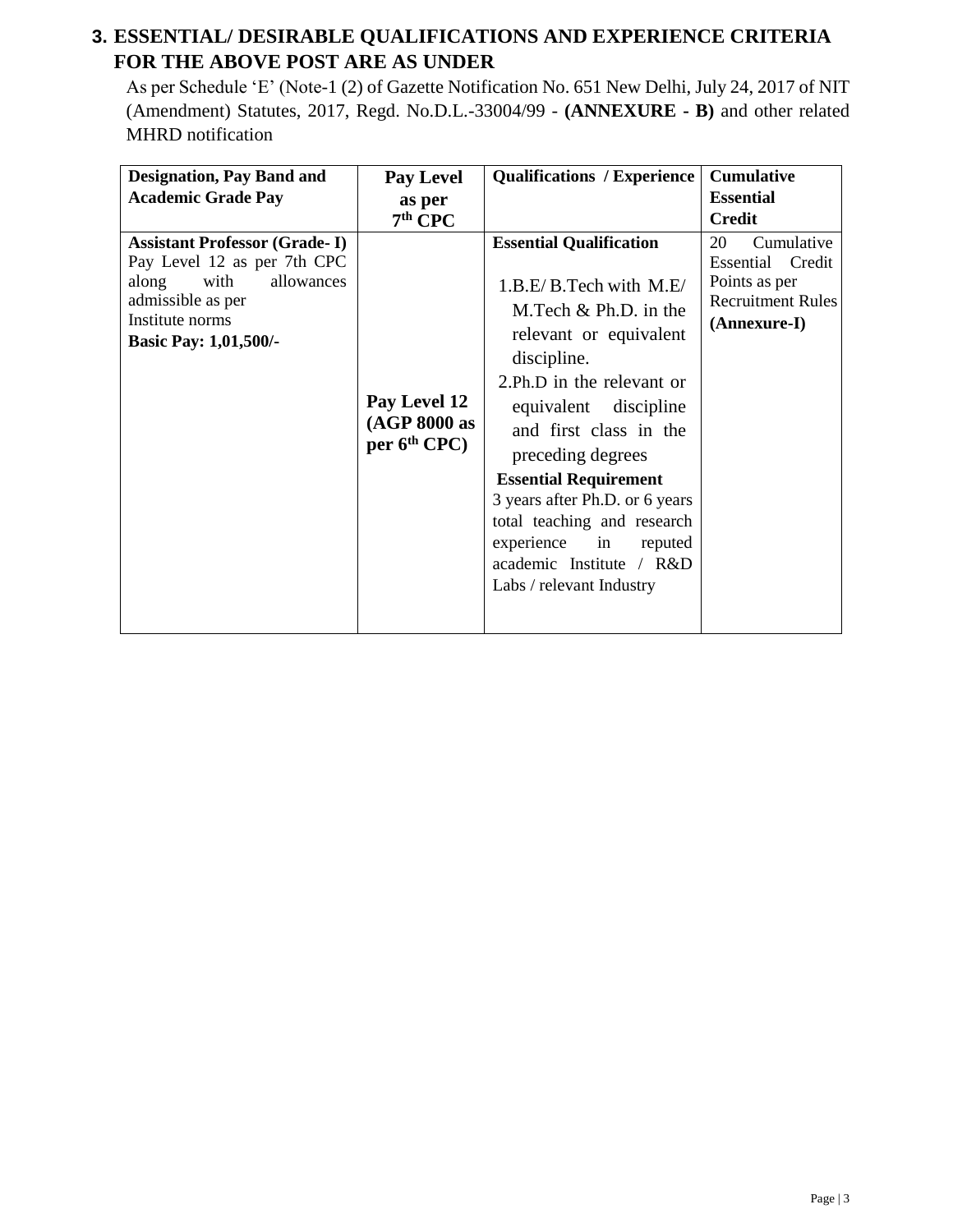## **4. HOW TO APPLY**

- 4.1. The application form must be submitted in the prescribed format as available in the Institute's Website. Application form and other details can be downloaded from the Website [www.nitnagaland.ac.in.](http://www.nitnagaland.ac.in/)
- 4.2. Applicants are required to submit the application form along with one latest passport size photograph duly pasted in the space prescribed in the application form and signed across on it (the stapled photograph will not be accepted) and self-attested copies of the certificates of educational qualifications, date of birth, experience, caste/category certificate, credit point claimed, identity proof (Election I-Card/UID Aadhar /PAN etc.), etc.
- 4.3. Application must be sent in the prescribed format only through speed post/ registered post to "The Registrar, National Institute of Technology Nagaland, Chumukedima, Dimapur, Nagaland 797103". On the envelope please inscribe "Application for Recruitment for the post of ............Advt No. (please fill in name of post category applied for)"
- 4.4. Last date of receiving and submission of filled in application is 45 days from the date of publication of advertisement in the Employment News and application received thereafter on account of whatsoever reasons may be, shall not be entertained and no correspondence in this regard shall be entertained
- 4.5. The Form should be enclosed with prescribed application fee of Rs. 1000/- (One Thousand Only) for General/OBC category and Rs. 500/- (Five Hundred Only) in case of SC/ST in the form of Demand Draft in favour of IRG, NIT Nagaland payable at State Bank of India, Chumukedima Branch, Dimapur. However, Persons with Disabilities (PWDs) candidates are exempted from payment of the prescribed fees subjected to submission of relevant certificate issued by the competent authority.
- 4.6. Crucial date of fixing eligibility criteria, upper age limit, etc. shall be the last date of receiving the application (ref to 4.4).

#### **5. SELECTION PROCEDURE:**

- 5.1. All applications shall be scrutinized by a Constituted Screening Committee and incomplete applications will be rejected. The decision of the Constituted Screening Committee is final.
- 5.2. Candidates not eligible for any post mentioned in the above advertisement shall be disqualified. Screening of candidates will be done on the basis of qualifications and experience and also taking into account the superior academic record, the institution from where the candidate has obtained the degree, number of unsuccessful attempts for the same/ similar post, specialisation including the micro specialisation, professional service record i.e., reputation of organisation where experience has been earned, nature of job, current activities. All other requirements shall be assessed by the Selection Committee. The Institute reserves the right to place a reasonable limit on the total number of candidates to be called for Personal Interview. Mere fulfilment of qualification per se does not entitle a candidate to be called for Personal Interview.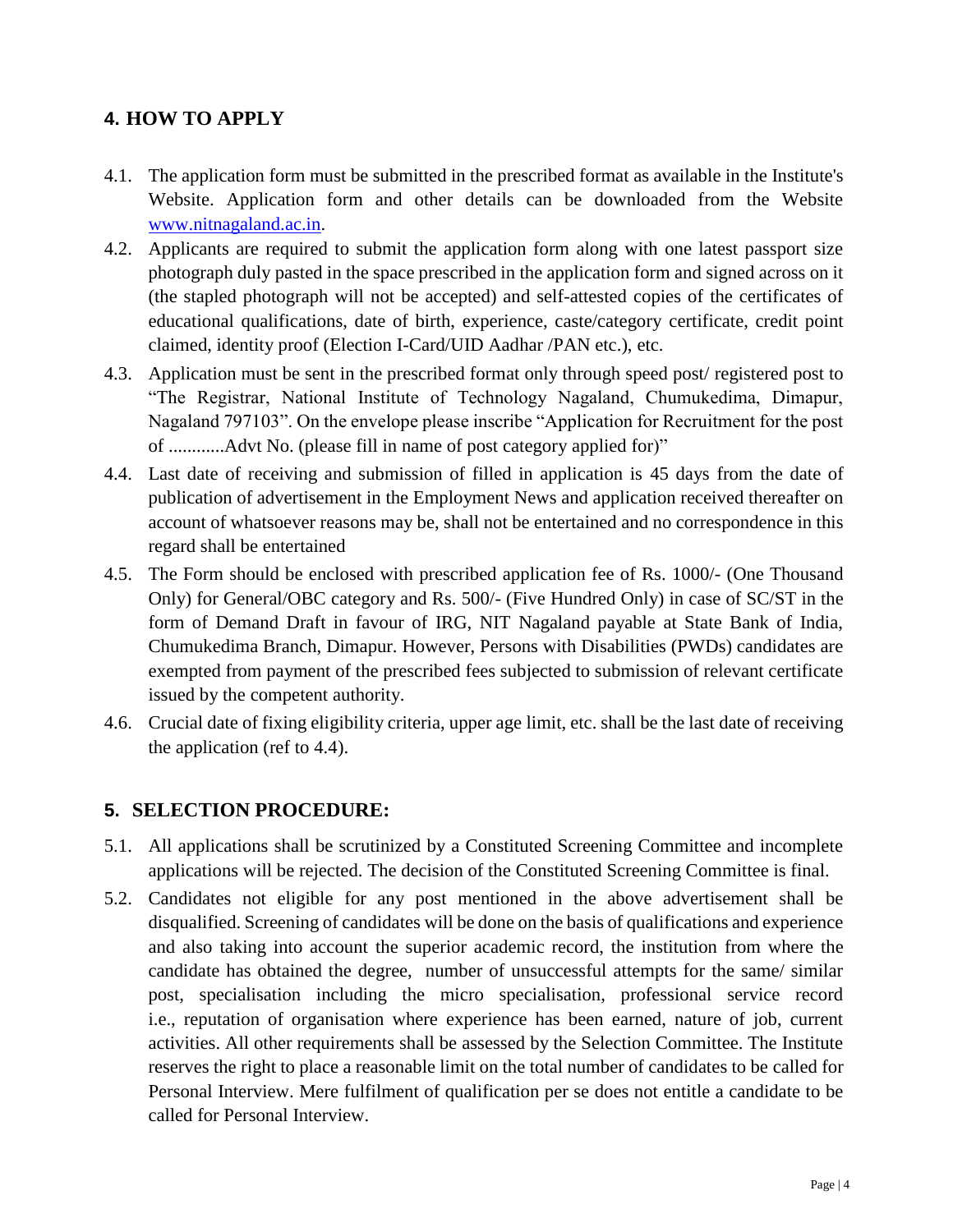- 5.3. The decision of the selection board /committee is final for scrutinizing / selecting the candidates.
- 5.4. Shortlisted candidates shall be called for Personal Interview by email/ speed post. List of the shortlisted candidates will be available on Institute website i.e. [www.nitnagaland.ac.in.](http://www.nitnagaland.ac.in/) Candidates are advised to visit the NIT Nagaland website on regular basis. The shortlisted candidates shall be required to appear for presentation/ interview before the selection committee.
- 5.5. All the candidates appearing for Personal Interview will have to make a presentation for 05 minutes about himself/ herself followed by a 10 minutes presentation on a topic relevant to the specialization applied for and also a brief presentation about the research project they wish to work upon if selected. Candidate can select the topic of his / her own choice and is expected to come prepared for the presentation.
- 5.6. All recruitment shall be done by the Board of Governors (BoG) of the Institute, only on the recommendations of duly constituted Selection Committee. The decision of the Appointing Authority shall be final. The Selection Committee shall be the only entity empowered to consider the past services and qualifications of a shortlisted candidate.
- 5.7. Higher starting Pay /AGP may be offered to deserving candidates on recommendation of the Selection Committee upon approval of the Board of Governors.
- 5.8. The minimum qualification with regard to academic qualification and experience (on credit basis) for all positions advertised herewith shall be governed by the Schedule 'E' NITs Statutes (issued vide Gazette of India dated July, 24 2017) and the recruitment rules for faculty.

## **6. GENERAL INSTRUCTIONS:**

- 6.1. Serving faculty members interested for applying for higher Academic Grade Pay or Cadre should also apply through proper channel. Internal faculty members are exempted from paying the application fee.
- 6.2. Candidates shall sign on each page of the application form and other documents attached.
- 6.3. The Institute shall retain complete applications for non-shortlisted candidates only for three months, after completion of the recruitment process.
- 6.4. Candidates who wish to apply for more than one post should apply separately for each post in the prescribed manner.
- 6.5. Candidates shall indicate three references of eminent persons (they should not be in blood relation to the candidate) in the field/ profession who may be contacted by the Institute for recommendations.
- 6.6. The number of vacancies indicated in the notification is tentative. NIT Nagaland reserves the right to decrease the number of advertised posts to be filled at the time of selection process. Further, the NIT Nagaland also reserves the right NOT to fill any of the posts advertised.
- 6.7. The Institute reserves the right to restrict the number of candidates to be called for interview.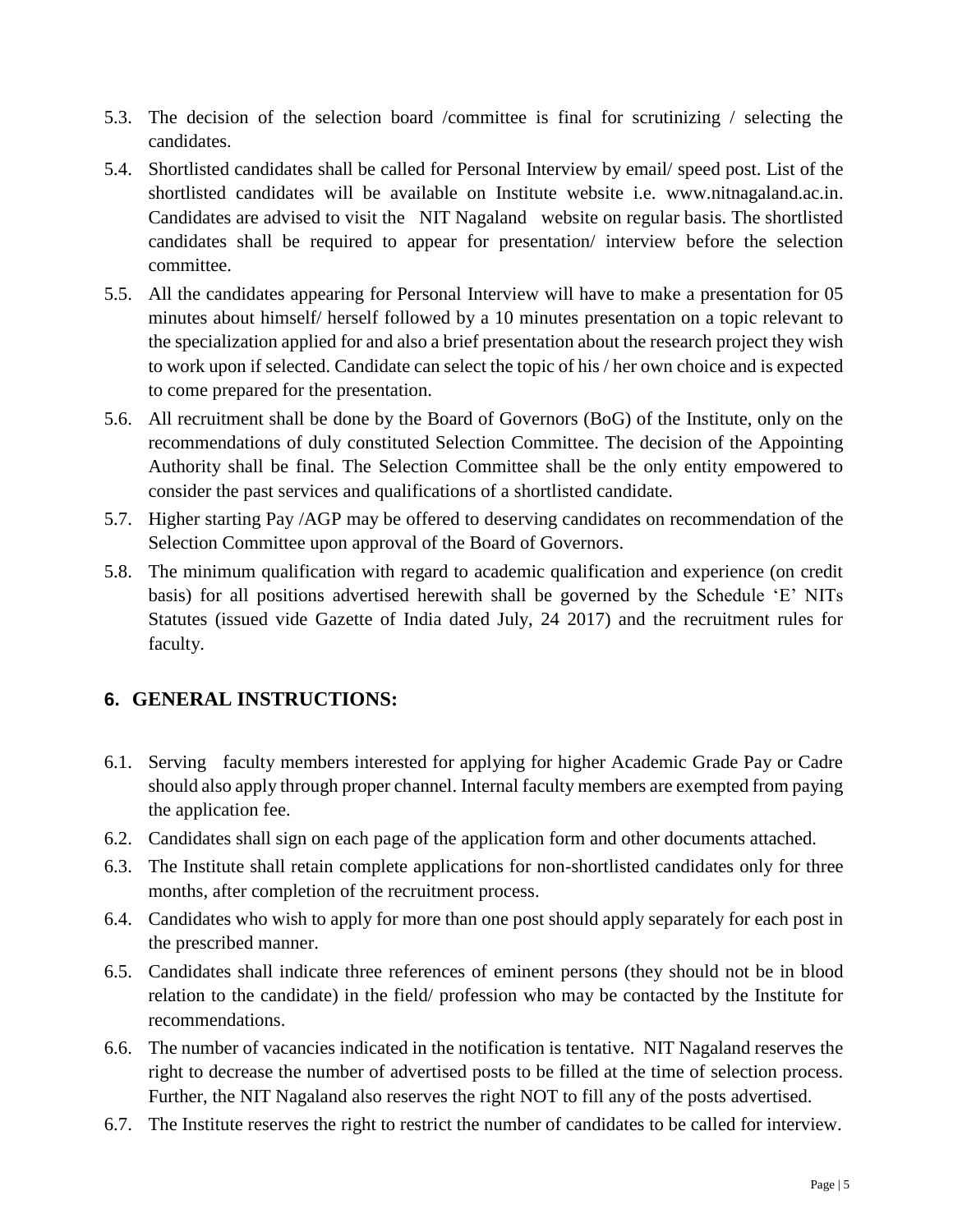- 6.8. Any application which is not in prescribed form / without relevant supporting enclosures may be out rightly rejected. No correspondence shall be entertained in this regard.
- 6.9. Candidates in Govt./Semi-Govt. / reputed private institutions should send their applications through proper channel. However, an advance copy may be sent before the last date. Such candidates are required to produce "No Objection Certificate" at the time of interview, failing which they may not be considered for interview. However, extant government orders shall be followed for counting of past services rendered.
- 6.10. Government Rules and norms will be applicable for every post and category of the post. Candidates belonging to SC /ST /OBC /PWD categories should attach certificate from the competent authority in prescribed format. The category benefit will be given subject to candidate has claimed in the application form.
- 6.11. Candidates belonging to OBC category shall also submit photocopy of non–creamy layer certificate of the year 2020-21 without which they will be considered only for OPEN category. The appointment under ST/SC/OBC quota is provisional and is subject to the community certificate being verified through the proper channels. If the verification reveals that the claim of the candidate belong to ST/SC/OBC is false, his/her services will be terminated forthwith without assigning any further reasons and without prejudice to such further action as may be taken under the provisions of Indian Penal Code for production of false certificates.
- 6.12. Reservation for PWD category exists as per Government of India norms. Positions from this category will be filled up depending on the availability of suitable candidate. Candidates may indicate this on their application forms and bring necessary certificates from competent authority as applicable to Central Government Service norms, at the time of interview. The final selection will be made on the basis of the recommendations of a Medical Board / Officer being appointed for examining the physical disability.
- 6.13. The probation period for the selected candidate shall be one year, this may be extended by the BOG, on the recommendation of Director.
- 6.14. All proofs mentioned in the application form should be enclosed along with the application. If proofs are not attached, the credit points will not be considered.
- 6.15. Incomplete applications as well as the application form received after the due date will be summarily rejected. The institute will not be held responsible for any delay.
- 6.16. No correspondence whatsoever will be entertained from the candidates regarding postal delays, conduct and result of interview and reasons for not being called for interview or selection. The relevant information will be made available at the institute website.
- 6.17. Personal appearance is required during the interview.
- 6.18. The candidates are advised to refer to all other related MHRD notifications regarding the faculty recruitment rules.
- 6.19. The Institute reserves the right to defer or cancel the advertisement at any stage of processing without assigning any reasons, if required.
- 6.20. The Institute reserves the right to restrict the number of candidates for interview to a reasonable limit, on the basis of qualifications and experience higher than those prescribed in this advertisement.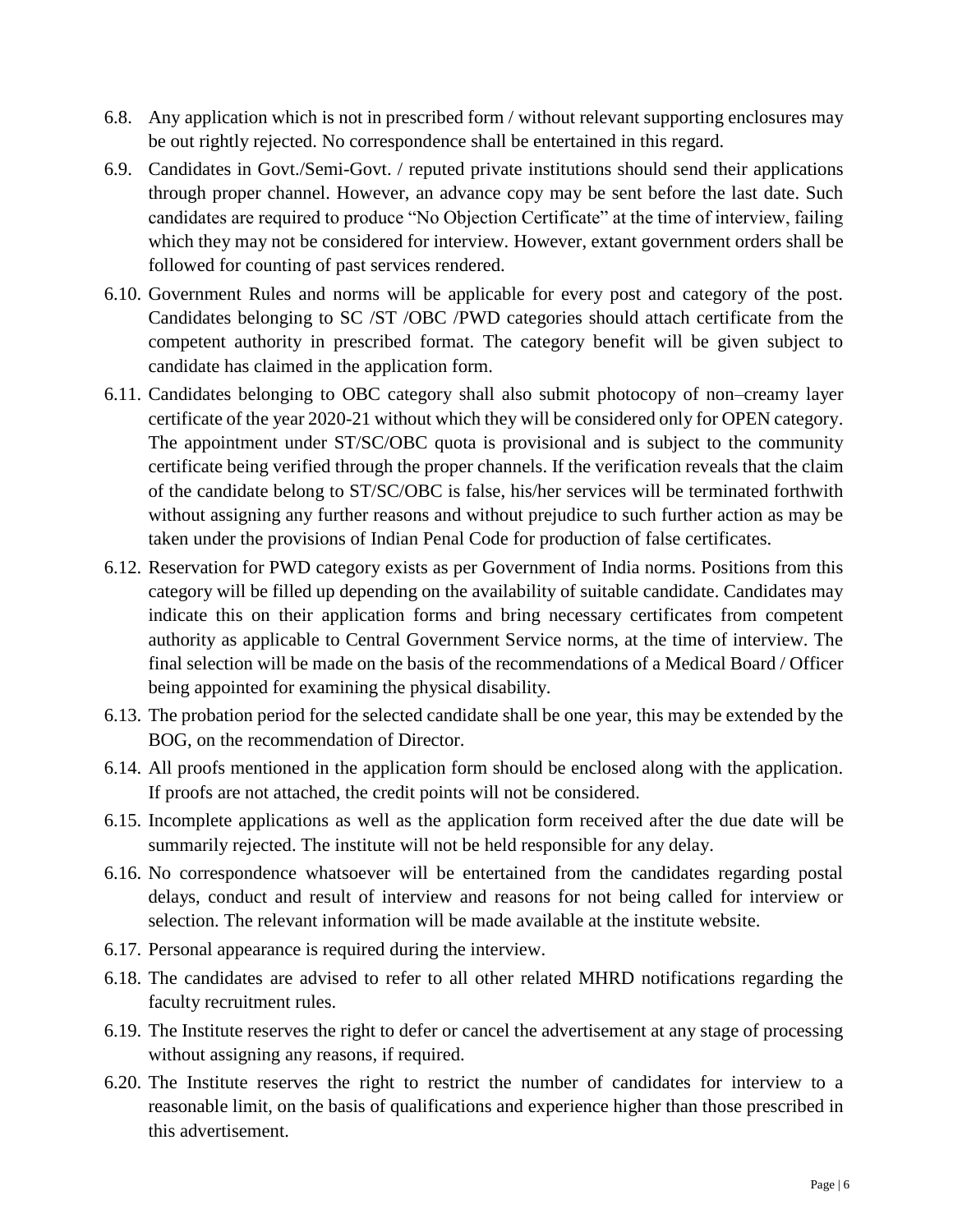- 6.21. All Degree / diploma certificates should be from UGC recognized Universities/ Institutes.
- 6.22. Self attested copies of the following documents must be attached along with application:
	- i. Reservation category certificate (if reservation/fee concession claimed). For OBC candidates, OBC Status and Non-Creamy Layer Status duly issued by the competent authority on or after 1st April 2021)
	- ii. Ph.D Award certificate
	- iii. Certificates and marks sheet/grade card of all degrees, 12th and 10th standard
	- iv. Experience certificate
	- v. Certificates of all other additional qualifications claimed, if any
	- vi. Age Proof (HSLC/ HSC or equivalent certificate issued by competent authority)
- 6.23. It is desired that the applicants will provide correct information. If it is found, at a later date, that any information given in the application is incorrect / false or any information if suppressed, the candidature / appointment is liable to be cancelled / terminated.
- 6.24. Claims of educational qualifications, experience or any other technical qualifications must be supported by relevant certificates as well as mark sheets. Applications not supported by relevant documents shall be summarily rejected.
- 6.25. Any addendum/ corrigendum and related notifications will be published on the Institute website: www.nitnagaland.ac.in only. Applicants are advised to regularly check the Institute website for any update/notification.
- 6.26. No TA/DA will be paid for attending the presentation and interview.
- 6.27. Canvassing in any form will lead to disqualification for the post.
- 6.28. The recruitment norms prescribed by the nodal Ministry for the post is only the governing principle to decide the eligibility of the applicants,
- 6.29. Legal disputes, if any, with NIT Nagaland will be restricted within the jurisdiction of the Courts of Nagaland only.

**REGISTRAR**  24/08/2021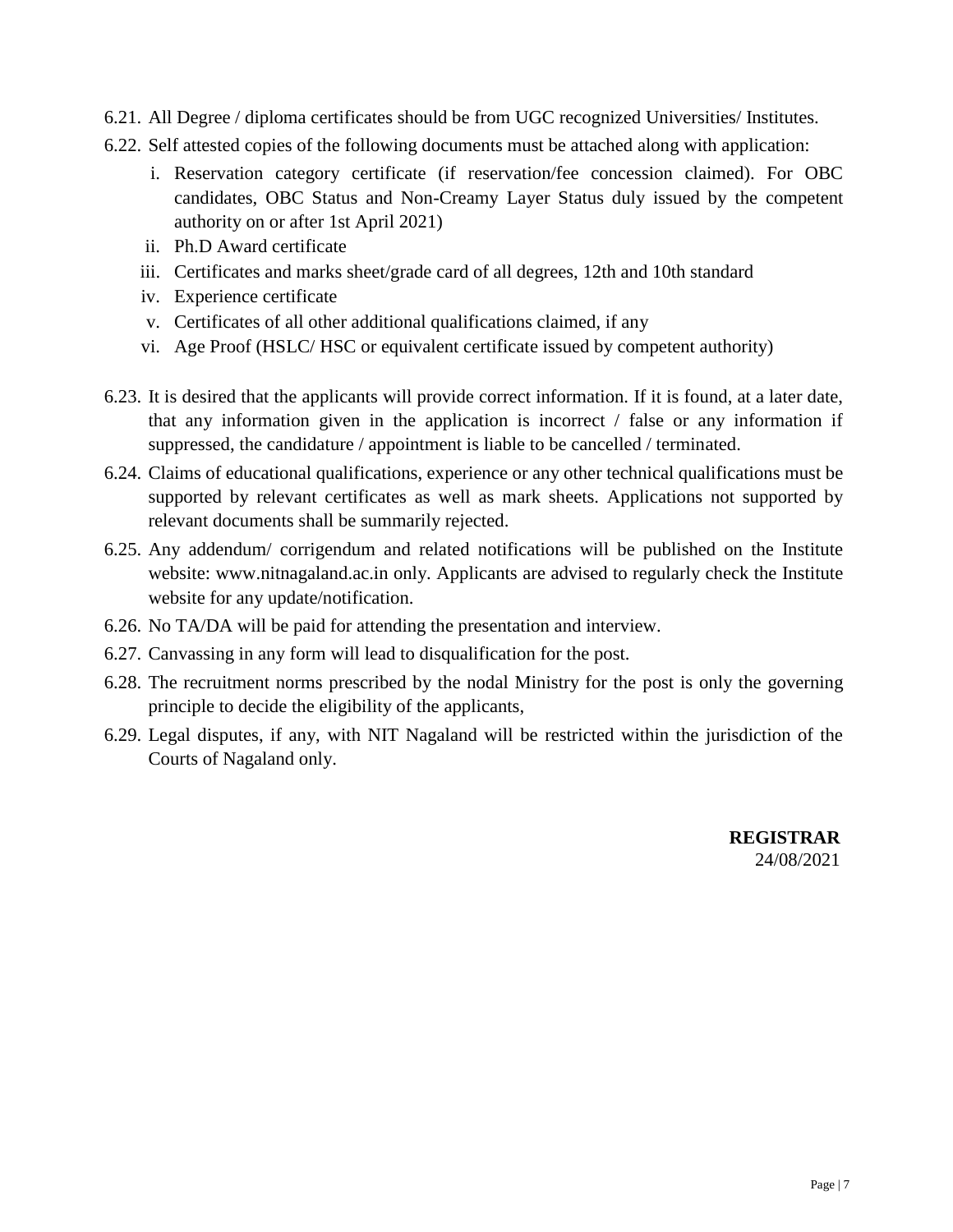## **CREDIT POINTS SYSTEM**

#### **Refer Schedule 'E' of Gazette Notification No. 651 New Delhi, Monday, July 24, 2017 of NIT (Amendment) Statutes, 2017, Regd. No. D.L.-33004/99 (ANNEXURE - A)**

| S.No           | <b>Activity</b>                                                                                                                                                                                                                                                                                          | <b>Credit Points</b>                                                                                                                                                                                                                      |
|----------------|----------------------------------------------------------------------------------------------------------------------------------------------------------------------------------------------------------------------------------------------------------------------------------------------------------|-------------------------------------------------------------------------------------------------------------------------------------------------------------------------------------------------------------------------------------------|
| $\mathbf{1}$   | One external Sponsored Research<br>and<br>Projects<br>Development<br>completed<br><b>or</b><br>ongoing or Patent granted                                                                                                                                                                                 | 8 credit points per project or 8 credit points per patent<br>as inventor (in case of more than one person in a<br>project, the Principal Investigator gets 5 credit points<br>and the rest to the divided equally among other<br>members) |
| $\overline{2}$ | Consultancy projects                                                                                                                                                                                                                                                                                     | 2 credit points @ Rs.5 lakhs of consultancy, subject<br>to maximum of 10 Credit points                                                                                                                                                    |
| 3              | Ph.D. completed (including thesis<br>submitted cases)                                                                                                                                                                                                                                                    | 8 credit points per Ph.D. student (in case there are<br>more than one supervisor, then the Guide<br>(1stSupervisor) gets 5 credit points per student and<br>the rest to be divided equally among other supervisor                         |
| $\overline{4}$ | Journal papers in Science Citation Index or<br>Scopus (Paid Journals not allowed)                                                                                                                                                                                                                        | 4 point per paper since the last promotion. First<br>author or Main supervisor will get 2 point and rest<br>will be divided among others.                                                                                                 |
| 5              | Conference paper indexed in Science<br>Citation Index of Scopus or Web of science<br>Conference or any internationally renowned<br>conference                                                                                                                                                            | 1 credit points per paper up to a maximum of 10<br>credit points. First author or Main Supervisor will get<br>0.6 and rest will be divided among the rest.                                                                                |
| 6              | Head of the Department, Dean, Chief<br>Warden, Professor Incharge (Training and<br>placement),<br>Advisor<br>Chief<br>(Estate),<br>Vigilance<br>Officer, PI (Exam), TEQIP (Coordinator)                                                                                                                  | 2 points per semester up to a max of 16 credits<br>points since the last promotion.                                                                                                                                                       |
| $\tau$         | Warden, Assistant wardens, Associate<br>Dean, Chairman or Convener institute<br>academic committees, Faculty In charge<br>Computer Center or Information<br>and<br>Technology<br>Services<br>Library<br><b>or</b><br><b>or</b><br>Admission or student activities and other<br>Institutional activities. | 1 credit point per semester up to a maximum of 8<br>credits points since the last promotion.                                                                                                                                              |
| 8              | different<br>Chairman and Convener of<br>standing committee and special committee<br>(Ex officio status will not be considered).<br>Faculty in-charges (Each for one year<br>duration) of different Units or equivalent                                                                                  | 0.5 credit point per Semesters up to a maximum of 3<br>credits points since the last promotion.                                                                                                                                           |
| 9              | Departmental activities identified by Head<br>of the Department like lab in charges, or<br>department level committee for a minimum<br>period of one year.                                                                                                                                               | 0.5 credit point per Semesters up to a maximum of 3<br>credits points since the last promotion.                                                                                                                                           |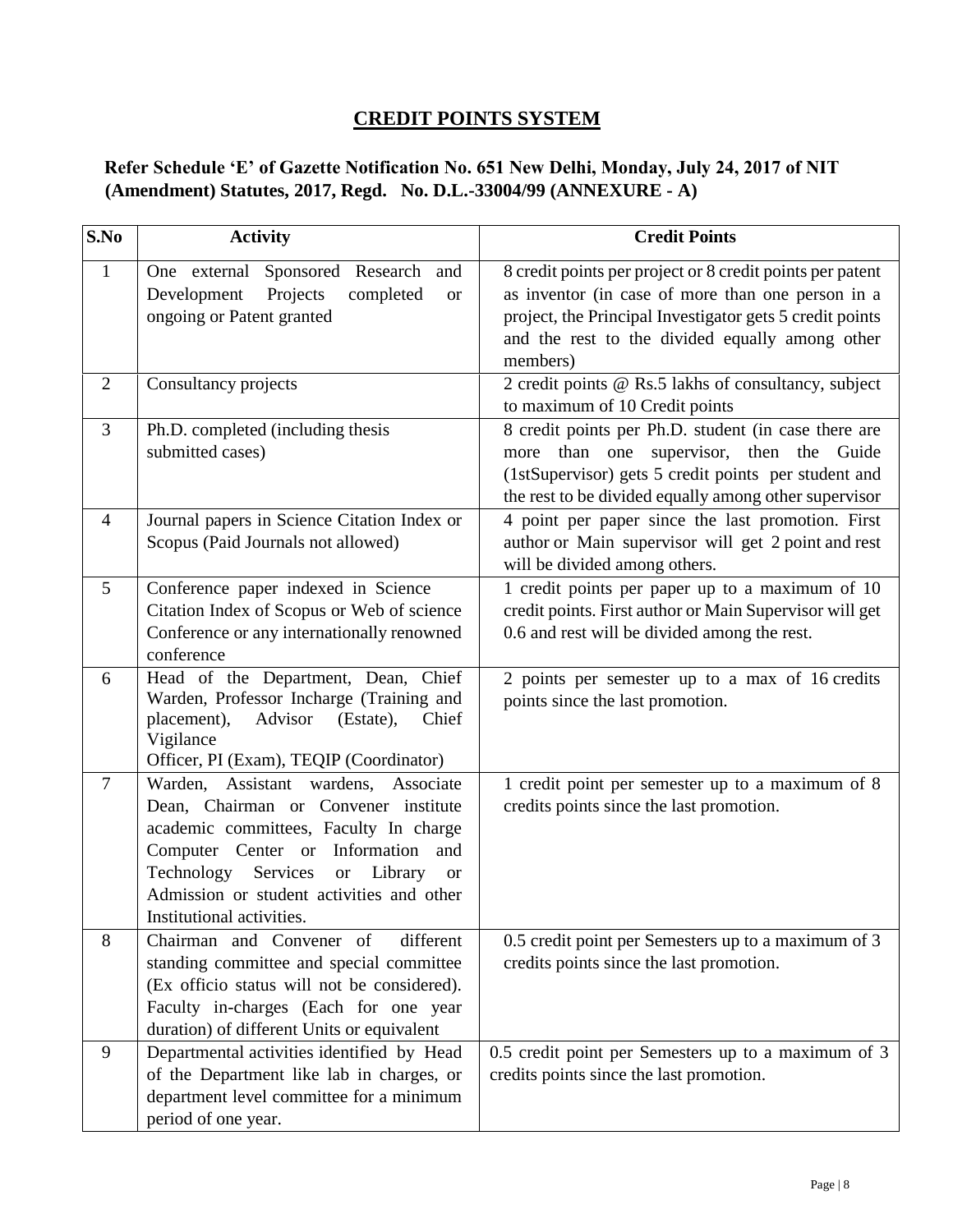| 10 | Workshop or Faculty Development program<br>or short term courses of min 05 working                                                                                                      | 2 credit points per course up to a maximum of 8 credit<br>points since the last promotion.    |
|----|-----------------------------------------------------------------------------------------------------------------------------------------------------------------------------------------|-----------------------------------------------------------------------------------------------|
|    | days duration offered as coordinator or<br>convener                                                                                                                                     |                                                                                               |
| 11 | conducting national programs like<br>For<br>Global Initiative of Academic Networks etc.<br>as course coordinator                                                                        | 2 credit points per course up to a maximum of 4 credit<br>points since the last promotion.    |
|    | Program of two weeks duration<br>Program of one week duration                                                                                                                           | 1 credit point per course up to a maximum of 2 credit<br>points since the last promotion.     |
| 12 | National<br>International<br><b>or</b><br>conference<br>organized as Chairman or Secretary                                                                                              | 3 credit points per program up a maximum of 6 credits<br>points since the last promotion.     |
| 13 | Length of service over and above the<br>relevant minimum teaching experience<br>required for a given cadre                                                                              | 2 credit points per semester with maximum of 10 credit<br>points since the last promotion.    |
| 14 | Establishment of New Lab(s)                                                                                                                                                             | 4 credit points since the last promotion.                                                     |
| 15 | Theory Teaching of over and above 6 credit<br>hrs. course                                                                                                                               | 1 credit point or credit hrs. up to a maximum of 6 credit<br>points since the last promotion. |
| 16 | Post Graduate Dissertation guided                                                                                                                                                       | 0.5 credit point per project to a maximum of 10 points<br>since the last promotion.           |
| 17 | <b>Under Graduate Projects</b>                                                                                                                                                          | 0.25 credit point per project up to a maximum of 4 points<br>since the last promotion.        |
| 18 | Text or Reference Books published on<br>relevant subjects from reputed international<br>publishers                                                                                      | 6 credit points per book up to a maximum of 18 points<br>since the last promotion.            |
| 19 | Text or Reference book published on<br>relevant subjects from reputed national<br>publishers or book chapters in the books<br>published<br>by<br>reputed<br>international<br>publishers | 2 credit points per unit up to a maximum of 6 points<br>since the last promotion.             |
| 20 | outreach<br>Significant<br>activities<br>outside Institute                                                                                                                              | 1 credit point per activity up to a maximum of 4 credit<br>points since the last promotion.   |
| 21 | Fellow IEEE, FNA, FNAE, FNASc                                                                                                                                                           | 10 credit points                                                                              |
| 22 | Placement percentage (only for the placement cell officers or faculty in-charge of placement)                                                                                           |                                                                                               |
|    | Above 85%                                                                                                                                                                               | 4 credit points per year upto a maximum of 20 points<br>since the last promotion.             |
|    | 75% - 84% (% to be based on total number of                                                                                                                                             | 2 credit points per year upto a maximum of 10 point                                           |
|    | students passing out and single job offer)                                                                                                                                              | since the last promotion.                                                                     |